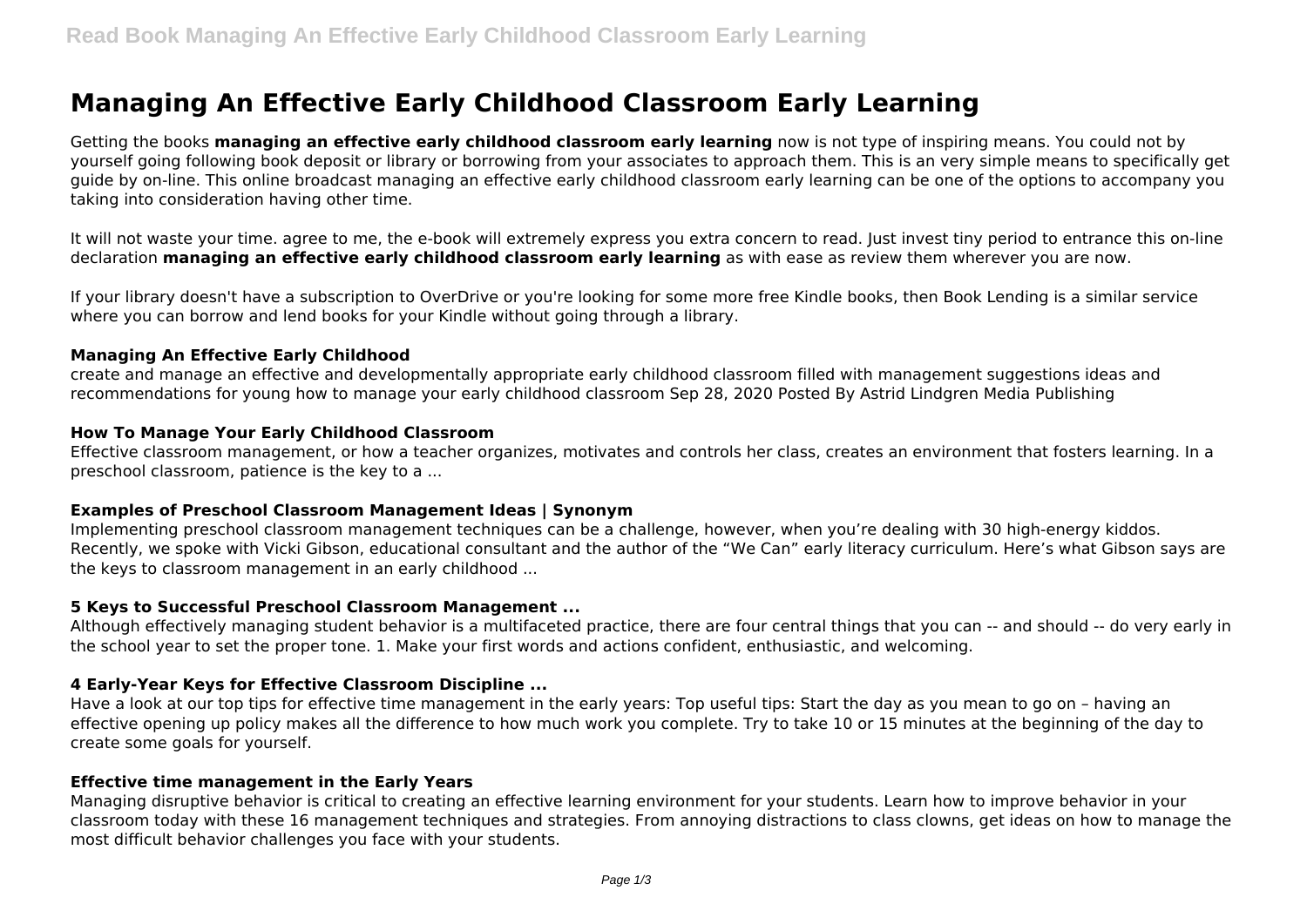## **16 Effective Classroom Management Strategies & Techniques ...**

Effective classroom management is being to implement and maintain classroom discipline in an effective manner. Let's take a look at what you can do as a teacher or leader to help maintain discipline and management in your classroom. Have rules: It is important to have a basic set of rules for students to follow.

## **Effective Classroom Management: How to Maintain Discipline ...**

Explore key early childhood topics such Developmentally Appropriate Practice, play, and math. ... An effective teacher or family child care provider chooses a strategy to fit a particular ... Classroom Management, Curriculum Development, Other Topics, Developmentally Appropriate Practice, Professional Development, Professional Development.

# **10 Effective DAP Teaching Strategies | NAEYC**

Early childhood education and care, school (prep teachers) and OSHC educators and professionals Families Parents, guardians, relatives, foster carers, people whose primary responsibility is the welfare of a child Services Early childhood education and care services (public and private), OSHC services and early childhood intervention services

## **Strength-based approach Guide 13 2 12**

How to be an effective leader. Understanding the role of a leader is the first key step to becoming a truly effective leader. Once you have established the role of the leader it is then important to become the leader in an effective way. Leadership in the early years is very varied with each individual taking on their own approach.

## **Being an effective early years leader**

Please provide a valid phone number Phone Number \* Required

# **EDUC 6111 - Effective Management for Early Childhood ...**

Emergency management planning FAQs (docx - 504.89kb) Emergency management plan template for early childhood services (docx - 262kb) Evacuation diagram icons (docx - 316.34kb) Sample Children's Services Emergency Management Plan (pdf - 1.9mb) Sample scenarios to support drills (docx - 29.63kb) EMP assessment tool and evidence guide (docx - 68.42kb)

#### **Emergency management requirements**

In early 2009, NAEYC invited early childhood education programs across the county to submit a written application. To ensure a high-quality baseline, eligible programs had to be NAEYC-Accredited and/or rated in the highest or second highest levels of a recognized statewide or pilot quality rating and improvement system (QRIS).

# **Principles of Effective Family Engagement | NAEYC**

Keywords: effective classroom management, learning, motivation, positive teaching 1. Introduction Classroom management is intended to provide students with more opportunities to learn all of the things that a teacher does to organize students, space, time, and materials so that students' learning can take place.

# **Effective Classroom-Management & Positive Teaching**

Principals often view leadership and management as two different roles, but the most effective principals know how to blend the two. Included: Tips